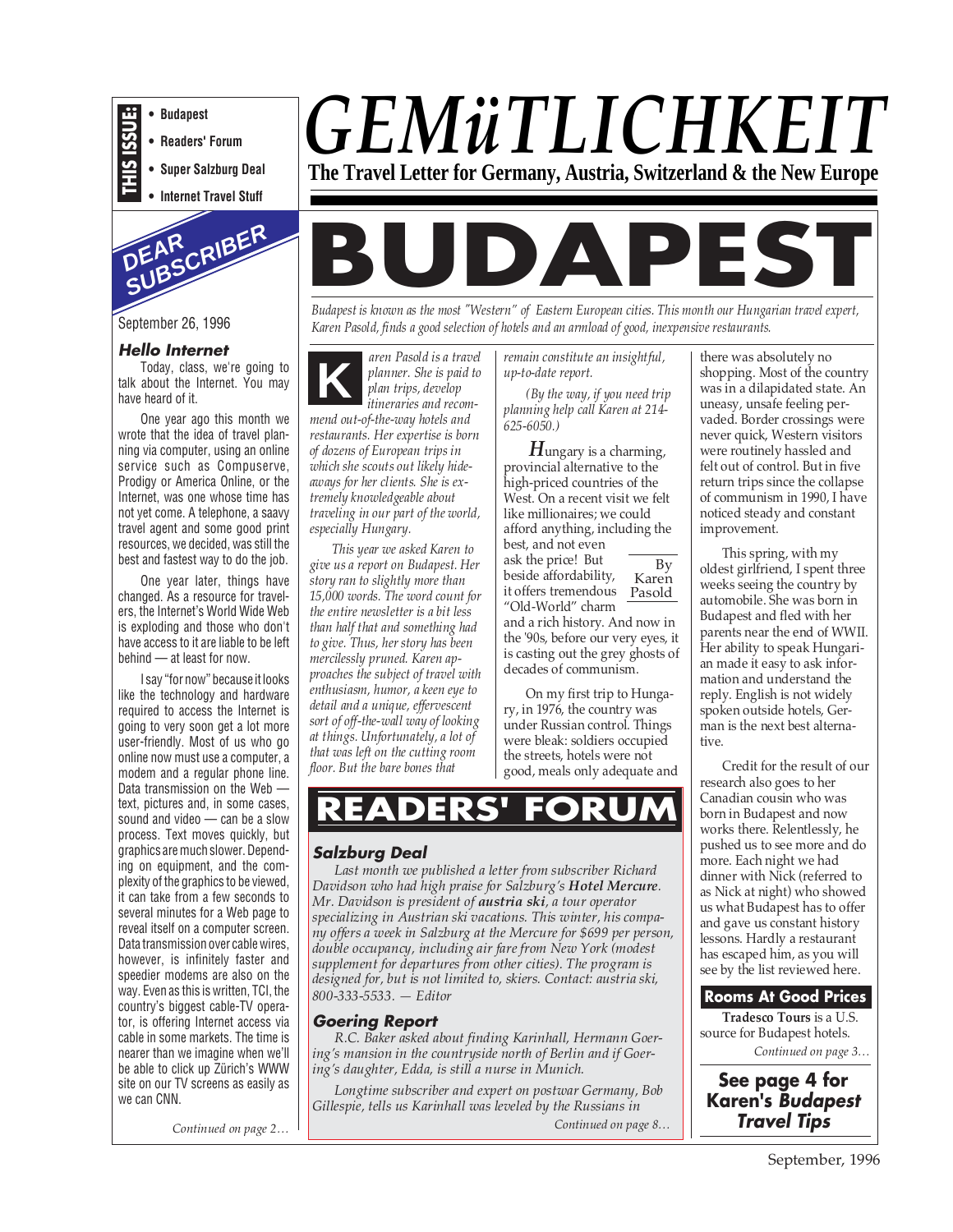#### *DEAR SUBSCRIBER Continued from page 1*

But even with the current limitations, it is now worth your while to do trip planning and research online — especially on the Internet.

#### Online Services

With respect to the online services mentioned above, however, not much has changed. America Online, the service I use, is still mostly "big hat and no cattle." The travel information available simply doesn't live up to the promo and the promise.

For example, under 'Destination Europe' in AOL, one can choose 'Austria,' find a section on 'Lodgings in Austria' and then click 'Vienna.' There you'll find a listing of about a dozen of the best-known hotels in the city: **Sacher**, **Hilton**, **Marriott**, **Imperial**, **Bristol**, **König von Ungarn**, etc. Big deal; the hotels everybody knows about.

Somewhat better is a listing of about 150 Austrian Bed and Breakfasts in some100 cities. Many, however, turned out not to be B & Bs but expensive hotels such at **Schloss Dürnstein** in Dürnstein and **Schloss Mönchstein** in Salzburg, one of Austria's most exclusive hotels. And the list contains only address, phone and fax number, no prices.

An 'Online Bed & Breakfast Guide' carries the same listing for Austrian B&Bs as found under 'Destination Europe,' but again, no rates. (You get a lot more information by

calling the Austrian Tourist Office and asking for their guide to Austrian hotels.) One German hotel on the B & B listing is **Schloss Kronberg**, a magnificent edfice and hotel (Eisenhower's post-war headquarters) but hardly a B&B.

To be fair, there is a lot of travel info on AOL and I haven't checked out every site, but what I've seen seems pretty standard guidebook stuff that doesn't stray far from the beaten path.

#### Surfin' the Net

It's a much different story on the Internet. The World Wide Web is like a limitless maze of rooms (web sites) — some shabby, some grand, some gray, some colorful, some small, some huge. In each room/site are several doors; each of which leads to another room, that leads to other rooms, that leads to other rooms and on and on and on. If you get lost, as you certainly will, you simply push a button and you're back where you started.

The 'doors' are hyperlinks, which are underlined words or phrases describing the room/web site behind the 'door.' Simply click on the word or phrase and you're taken to another web site. Each

#### **Try These Web Travel Sites**

**• Welcome to Switzerland** - http://heiwww.unige.ch:80/ switzerland/ **• The Zürich Guide** (Including hotel and restaurant lists) http://www.zurich.ch/ **• Munich Online**  http://www.munich-online.de/welcome.html **• Hotels in Munich** - http://www.munich-online.de/hotels/ h\_adrlist.html **• Restaurants in Munich** - http:// www.munich-online.de/lokale/restaurants.html **• A Munich Guide** - http://homepages.munich.netsurf.de/ Nikolaus.Duttler/munich.htm **• Tourist Information Austria** - http://www.atnet.co.at:80/Tourism/ **• Austrian National Tourist Office U.S.** - http://www.anto.com/ **• Vienna Hotels** - http://www.nethotels.com/ **• Vienna Tickets Online** - http://www.atnet.co.at:80/jirsa/

**• Biztravel** - http://www.biztravel.com/ **• Hotel Anywhere** http://www.hotelanywhere.com/ **• Yahoo Travel Directory** - http://www.yahoo.com/Recreation/Travel/ **• Vacation Home Rentals of the WWW** - http://cyberrentals.com/ homepage.html

#### site has an address.

Over the next few paragrpahs your eyes may tend to glaze over, but try to stay awake and maybe, if you're not already a Web surfer, you'll get a glimpse of the potential of this ocean of information.

I recently began at a site called Biztravel, whose address is http://www.biztravel.com/. From there I clicked on 'Destinations,' then 'Germany,' then 'Travel,' then 'Public Transportation.' At each of theses sites I had several choices and at 'Public Transportation (address http://www.biztravel.com/ germany/travel/pubtrans.html) my choices were 'German Rail,' 'German Railway Timetables and Information' and 'Subway Navigator.'

In 'Subway Navigator' one can determine the route between any two underground stations in more than 50 of the world's largest cities. I chose Vienna. A map is provided and if you don't know the names of the stations you simply click on starting and ending points on the map. The route, including the name of every stop and the approximate time of travel, then appears on the screen. Utterly fantastic.

> While at 'Subway Navigator,' I noticed the following hyperlink (door); "Consult CityNet to get more information on Vienna." I decided to head in that direction. At CityNet's Vienna page (http://www.city.net/countries/ austria/vienna/) I found numerous hyperlinks (doors) promising much information about Vienna, including 'Maps,' 'Sights,' 'Food & Drink,' 'City Info,' 'Arts & Entertainment 'and 'Concierge.' I chose 'Concierge,' then 'Food & Drink' and found a long list of more choices, including one titled 'Beer Traveler's Guide.' I decided to check it out (as you see, at this point I started to veer off course) and suddenly was in an entirely new world from where I could access a list of some 700 U.S. brewpubs, get details on beer festivals throughout the world plus barrels of other beer info. This, I believe, is called "surfing" the Net.

> I elected to go back to the "Food & Drink" page where these choices were available: Beer Travelers Guide; Beer World by "J";

BeNeLux Beer Guide; Calendar of Beer Events in Europe; Eric's Beer and Homebrewing Page; Real Beer Guide; World-Wide Web Virtual Library: Beer; A la Carte Guide to North American Restaurants and Lodging; EaTneT: A Localized Restaurant Directory; Epicurious Food; Cooking and Recipes; Fodor's Restaurant Index; Restaurant Guide Worldwide; World Guide to Vegetarianism; World Wide

*Continued on page 8…*

#### **Gemütlichkeit** (ISSN 10431756) is published monthly by UpCountry Publishing, 2892 Chronicle Avenue, Hayward, CA 94542. TOLL FREE: 1-800/521- 6722 or 510/538-0628. Fax: 510/582-8296. e-mail rbestor@aol.comm. Subscriptions are \$67 per year for 12 issues. While every effort is made to provide correct information in this publication, the publishers can make no guarantees regarding accuracy. Periodicals postage paid in Hayward, CA. **POSTMASTER: SEND ADDRESS CHANGES TO:** Gemütlichkeit, 2892 Chronicle Ave., Hayward, CA 94542 **Editor & Publisher:** Robert H. Bestor, Jr. **Associate Editors:** Elizabeth Schiller, Bruce Woelfel **Contributing Editors:** C. Fischer, R. Holliday<br>**Design & Composition:** Paul T. Merschdorf **Design & Composition:** Paul T. Merschdorf<br> **Consulting Editor:** Thomas P. Bestor **Consulting Editor:**<br>Subscription Dept: **Subscription Dept:** Andy Bestor, K. Steffans Vol. 10, No. 9 **CEMITI ICHKEIT HOTEL RESTAURANT RATING KEY** September, 1996<br> **Rating Scale Rating Scale Scale**<br> **Rating Scale Rating Scale** Excellent 16 - 20 Above Average Above Average<br>
Above Average<br>
Average<br>
Adequate<br>
Adequate<br>  $4 - 7$ Adequate 4 - 7<br>Unacceptable 0 - 3 Unacceptable **Hotel Rating Criteria** People/Service 30% Location/Setting 15%<br>Guestrooms 30% Guestrooms Public rooms 5% Facilities/Restaurant 20% **Special © Designation** By virtue of location, decor, charm, warmth of management, or combination thereof, an especially pleasant establishment. **<u>Value Rating</u>**<br> **Cutstanding Value** 17 - 20 Outstanding Value 17 - 20<br>Very Good Value 12 - 16 Very Good Value 12 - 16 Average Value Below Average Value A Rip-Off 0 - 4<br>A Rip-Off 0 - 4 **Restaurant Criteria** Food 65% Service 20%<br>Atmosphere 15% Atmosphere *GEMÜTLICHK*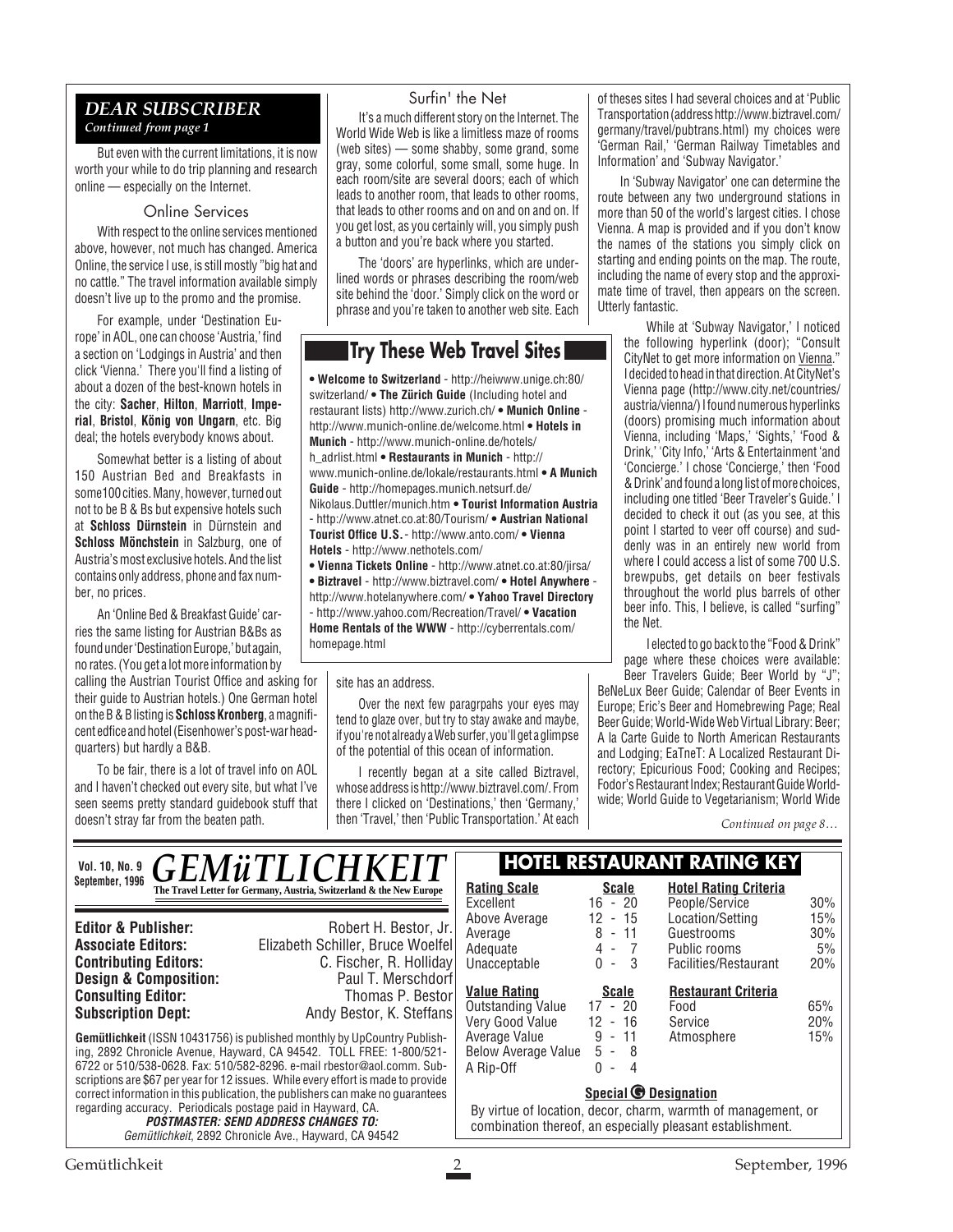The company offers some good prices, but requires full payment in advance. There are stiff penalties for cancellation, so be sure of your plans. Prices listed are high season, effective through October 31st. Tradesco Tours, 6033 West Century Blvd. Los Angeles, Ca. 90045, tel. 310 649-5808, fax 310 649- 5852. (Hotel value ratings in this issue are based on rack rates, not on the often cheaper rates offered by Tradesco.)

#### **Budapest Hotels**

Kempinski Hotel Corvinus

Cempinski Hotel Corvinus<br>Our favorite Budapest hotel, **EDIORE** the city's newest (1992) and one of its most expensive, is named for King Matthias Corvinus, the Hungarian monarch whose likeness appears on the electronic room keys. Its location, off Vörösmarty Square, is excellent. Contemporary in style, its sleek granite and glass facade faces a park. The soaring lobby never feels crowded. CHOICE

After a day tramping crowded, noisy streets in hot, polluted air, this is a sophisticated, serene haven to return to.

Concierge staff is attired in tuxedoes and there are always three to five in attendance. Elevators arrive in seconds whisking one to curving, horseshoe shaped corridors.

Even with the hotel full, we never felt the presence of other guests. Soundproofing is perfect; we heard no hall noises, talking, doors closing or TVs. All rooms are similar in decoration and furniture style is Art Nouveau with Empire overtones.

The only substantial difference between standard and deluxe rooms is the latter have a love seat or coffee table, and possibly a larger bathroom. Room shapes do vary and so does furniture arrangement. Our room was approximately 11 by 20 feet with an entry area of built-in, lighted closets and luggage racks. Black accents, inlay and geometric painting enhance the light tan wood entertainment cabinet, desk and chair, upholstered occasional chair and ottoman, headboards, night stands and ante room cabinetry and closets.

At the top of Corvinus' list of amenities are its "real" beds; bona fide mattresses and box springs (not all hotels are so equipped; see Pasold's Budapest tip, page 4). And the hotel's quality cotton sheets and duvet covers, over down comforters and feather/ down pillows, constitute the most luxurious bedding we came across in the country.

Bathrooms are strikingly elegant and spacious. Ours had a huge oval basin set in a large black marble counter. There was a separate glassed-in shower and bath tub. Of course, there was a basket of toiletries and wash cloths but only one terry robe and slippers. Thus when we went to the steam baths and spa (660 Ft./\$4.25) we had to improvise on cover-up attire.

Unfortunately, breakfast is not included in the rack rate and, at \$20 per person, it is more sensible and another experience to go to a café or pastry shop. At nearby **Gerbeaud**, pastry and coffee is about \$3.

There is just not a posher place to stay in Budapest, we were very happy campers.

**Daily Rates:** Singles \$265 to \$325, doubles \$326 to \$386. Rates do not include breakfast. *(Ed Note: Double rooms booked through Tradesco in 1996 ranged from \$178 to \$198 including breakfast.)* 345 rooms, some nonsmoking. Disabled accessible. Underground parking.

**Contact:** Kempinski Hotel Corvinus Budapest, Erzébet tér 7-8, H-1051 Budapest, tel. 1/266-1000, fax 1/266-2000, U.S. res. 800-426-3135.

**Rating:** QUALITY 19/20, VALUE 16/20

#### K + K Hotel Opera

The Opera House fronts on Pest's most elegant avenue, Andrássy, (AN-drah-she) the Champs-Élysées of Budapest and a lovely district for strolling. Just a few steps west of it is the Opera Hotel

The Opera's most distinctive feature is the screaming canary yellow walls of the public rooms. Apparently this is the signature of all  $\hat{K} + K$  hotels.

Though meticulously well-kept, this hotel lacks something. Rooms are too stark and contemporary with severe, pale wood built-in beds. There are no comforters just brown blankets, some occasional rattan chairs and, what else, bright yellow drapes.

On the redeeming side, housekeeping is immaculate and baths are white tiles with small marble counter tops.

The Opera is air-conditioned, its windows are new and it is on a side street; thus, there is no noise.

Our favorite room is a two-story apartment, Number 601, at 350-500 DM (\$236-\$338), depending on season. It looks out on a side street and has wicker furniture in the sitting area, TV seating, halfbath downstairs, full bath upstairs, double beds with down comforters, sloping ceilings and a round window that actually opens. In low season this is a good value at \$250, but otherwise we felt the rooms were a little small for the price.

**Daily Rates:** Singles \$120 to \$172, doubles

\$159 to \$209. 113 rooms, some nonsmoking, none suitable for disabled. Air-conditioned. Garage \$9.

**Contact:** K + K Hotel Opera, Révay utca 24, H-1065 Budapest, tel. 1/269 0222, fax 1/269 0230.

**Rating:** QUALITY 16/20, VALUE 15/20

#### Astoria Hotel



This hotel has about as much Old-World ambiance as you're likely to find in Budapest. Built at the turnof-the-century, it retains much of its former glory. Public areas, lobby, restaurant and some of the rooms have been renovated. CHOICE

Based on two visits, in 1991 and again this year, we like the hotel; but only if the weather is cool. Rooms are not air-conditioned.

On our former visit we had Number 423 under the eaves, on the side street. It consists of two separate older bedrooms, but the bath is old and small with only a shower. This time we requested a newer room and were given Number 210 on Kossouth Lajos-Rakóczi, a major six-lane artery.

Double French doors with roll-up blinds open to a balcony above the roaring street. The incredible traffic noise never subsided at any time during the night. Since, it was bloody hot, we had to have the doors open….Wow!

After making a fuss for a newer room, and then not liking it, the desk personnel, who really try to please, weren't happy when we asked to move. But we wound up in #517 on the quietest side of the hotel if there is such a thing. Large French doors opened onto balconies on each end of the room, but it was still 90 degrees inside (we had a thermometer).

The dining room and café area, which also serves as the breakfast room, is very elegant with dark marble columns, crystal chandeliers, shaded sconces, Empire chairs, red drapes and red and white cloth napery. This is wonderfully air-conditioned and stayed delightful and refreshing.

The breakfast buffet is quite elaborate: large self-serve samovars of hot water for tea and coffee, old-fashioned circulating juice machine, water pitchers, various breads and rolls, cakes and sweets, real French toast with fruit syrups, scrambled eggs, bacon, cold salads, homemade stewed fruits, and chafing dishes of goulash.

*Continued on page 4…* If you can close the windows and doors to block out the street noise, and it is not sweltering hot, the Astoria is recommended for its charm and reasonable prices. It's only a five-minute walk to Váci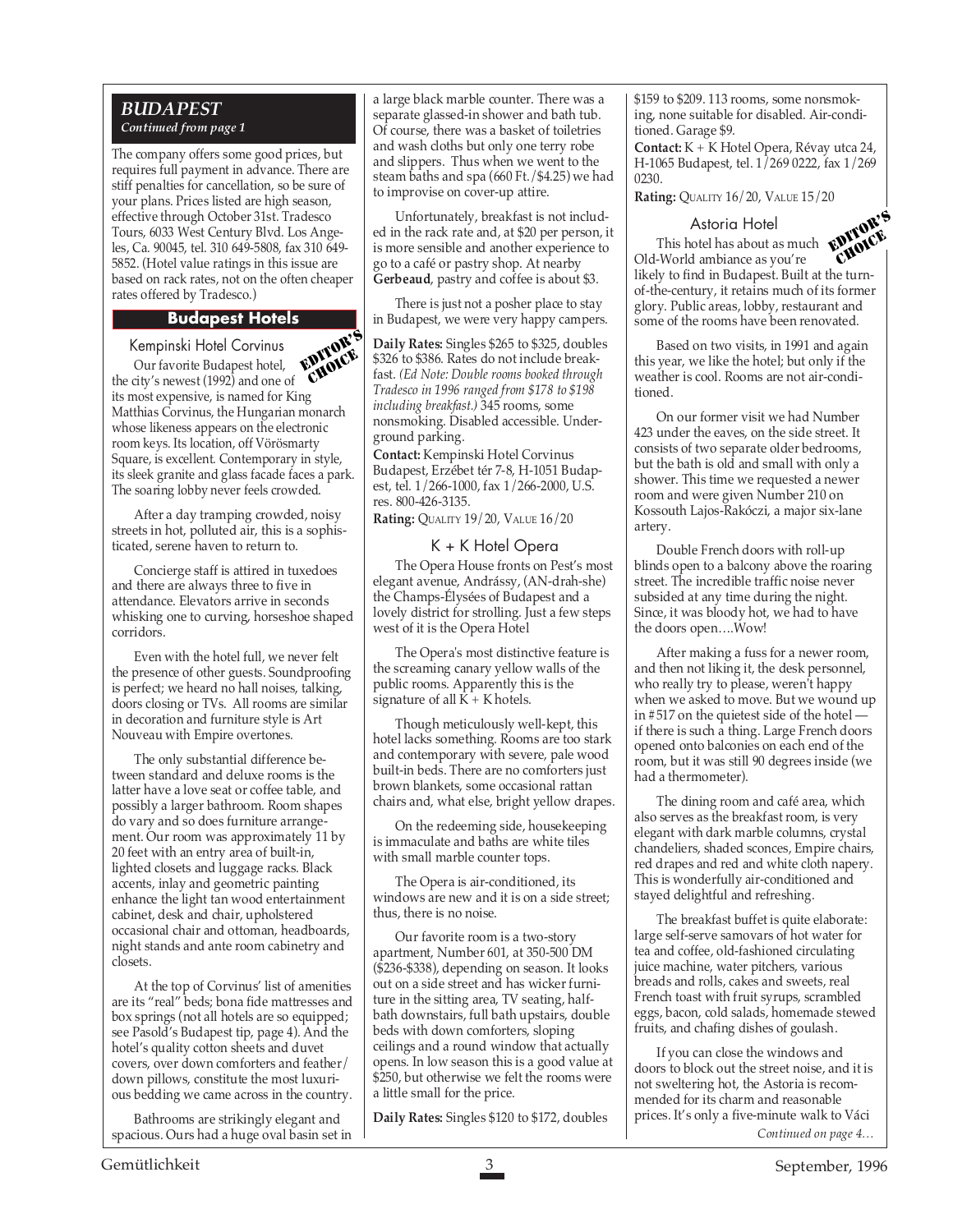— pedestrian-only shopping street — and surrounded by enticing back streets to explore.

**Daily Rates:** Singles \$95 to \$124, doubles \$124 to \$164. 124 rooms. Tradesco prices are \$110 single and \$139 double. Not suitable for disabled.

**Contact:** Astoria Hotel, Kossouth Lajos u. 19, H-1053 Budapest, tel: 1/117-3411, fax 1/118-6798.

**Rating:** QUALITY 15/20, VALUE 16/20

#### Pannonia Hotel Nemzeti

In a city of dark, dirty, sooty buildings left over from the coal burning era, the gorgeous baby blue and white painted facade of the Nemzeti (National) is a beautiful surprise. Built in 1902, it is just off Rakóczi (ROCK-coat-zee), up the street from the Astoria.

Restoration in '87 did much for the beautiful stairway and Art Nouveau public room areas, but most of the bed chambers are done in 50s communist-style beigebrown with dreary furniture and saggy, hard beds.

Many rooms face a spacious inner courtyard, all Baroque and blue painted. Number 104, a new, fairly spacious, inner room with air-conditioning, has pale cream striped wallpaper, brass sconces above the beds and the ubiquitous tan wood furniture from the same furniture factory as several other Budapest hotels. Ceilings are high, 12 feet at least, with tall, newly-done windows draped with an attractive redpatterned linen-like fabric. There are real beds with mattresses and box springs in these new rooms, but no comforters, just brown fuzzy blankets. Bathrooms, too, are new with good light, new tiles, and bathtubs with showers.

With such opulent hallways and stairs (there is an elevator) it is really a shame about the rest of the rooms.

The buffet breakfast seemed scant in comparison with most of the other hotels.

For under \$150 in high season, this is a good value if you have a new room. However, the hotel has no garage and parking is not safe on the street.

**Daily Rates:** Singles \$81 to \$101, doubles \$115 to \$128. 76 rooms, 18 of which have been recently renovated and are airconditioned. None suitable for disabled. **Contact:** Pannonia Hotel Nemzeti, Józef krt. 4, H-1088 Budapest, tel. 1/114-0019, fax 1/269-9162.

**Rating:** QUALITY 14/20, VALUE 16/20

### **Karen Pasold's Budapest Travel Tips**

#### **About the Food**

Hungary has always been noted for it's cuisine. Even during hard times Hungarians always paid more attention to their food and placed greater importance on it than many of their Eastern European neighbors. The cooking is distinctive, with Austrian, Bohemian and Transylvanian overtones. Certain specialties should not be missed. No other paprika in the world comes close to the Hungarian version, which is mild or sweet. Normally labeled "Csemege" (CHEH-mah-guh), this paprika is a brilliant orangy-red. Buy it in grocery stores. Small 100 gram bags of cost 115 Ft (\$.74).

Some typical dishes to try are: "Gulyás," a broth stew which comes from the herdsman tribes cooking the dried meat in a cauldron on an open fire with fresh vegetables added; "Palóc soup "(PAH-lowtz), a delicious combination of lamb, potatoes, and green beans; "Jókai" (YO-kai), thick kidney beans in a smoky pork soup; "Fruit Soups," chilled summer soups made of any variety of fruit (we tried seven types) in a cream base with additional fruit added, whipped cream on top, absolutely delicious; "Hortobágy Palacsinta" (HORE-toe-bahdj), minced veal stuffed crepe with paprika sour cream sauce; "Hungarian Foie Gras," goose liver pate; "Lecsó" (LECH-oh), yellow pepper, tomato, onion sauté; "Fogash" (FOE-gosh) or Süllö (SHOE-lure), pike-perch fish indigenous only to Lake Balaton, as much as four times cost of other fish but worth it; "Dobos Torte" (DOUGH-boush), six-layer chocolate creme filled cake with hard caramel topping.

#### **Restaurant Advice**

Eastern Europeans eat on the late side, we dined most evenings around 8 or 9 p.m. Have your hotel make a reservation. We often reserved a day ahead but the same day normally is fine. Many restaurants recommended in this issue are not suitable for walking to at night. Take City Taxi (2- 111-111), it's only a few dollars each way. Today nearly all menus are in several languages. Our local advice was to tip 10%, and 15% in the better restaurants.

#### **Opera Tickets**

Opera tickets can be had for a little as 100-200 Ft. (\$.66-\$1.33) on the main floor or very upper balcony. The most expensive tickets, \$12, are for boxes, including the Emperor's box, with six delicate French chairs. A 45-minute tour of the Opera House costs 500 Ft. (\$3.33).

#### **An Evening of Music**

Near the Opera House is **Belcanto Restaurant** (Dalszenház u. 8). During dinner, members of the Budpest Opera and students of the Academy of Music perform. Even the waiters sing. The interior is elegantly simple with plain, painted walls, wood floors and signed pictures of theater and opera performers. The menu is quite extensive, prices are high for Budapest and a 15% gratuity is included, but you come for the entertainment, not the food.

#### **Taxis**

Hotel procured taxis are usually Mercedes Benz autos and the drivers will be wearing suits. They charge at least two to three times more than normal city taxis. Therefore, always request City Taxi. Your hotel will call if you ask. The number is 211-1111.

#### **Hotel Beds**

Be careful when checking out hotels to look at the beds. Hungary is notoriously full of what I call the "glorified sofa." Low, cot-like, and narrow (32" wide), these so-called beds, upholstered in atrocious fabrics, are found in many hotels. You can sleep almost as comfortably on the floor.

#### **Money**

Local currency is the forint (Ft.). At press time, 156 forints equaled \$1. There are many ATMs throughout Budapest and even in the smaller Hungarian towns.

Travelers checks are easily cashed in any Western European bank, but not so in Hungary; only certain ones cash them. American Express has an office near the Kempinski but exchange rates aren't as good as at banks. But persevere, there are banks that cash traveler's checks.

We met six Brit's, four of which had lost all their money, passports, tickets, and credit cards at Keleti (KELL-ah-tee) train station. They were pickpocketed. Beware of these poorer parts of town like Keleti, where train loads of destitute Poles and Czechs shop the cheap stores around the station, work the crowds, and go back home. Two hotels are near Keleti, the huge **Hungaria** and the **Park**, a dump we stayed in 20 years ago.

#### **Getting There**

Subscribers who take advantage of the special *Gemütlichkeit* price reduction program with **Swissair** should be aware that there are two Zürich-Budpest flights daily.

**Malev**, the privatized Hungarian airline which has daily non-stops (5 times a week in winter) from New York's JFK Airport to Budapest, offers a **City for All Seasons** package priced at \$1,100 per person, double occupancy, which includes roundtrip air between New York and Budapest (add-ons available from other U.S. cities), six nights at the **Gellert**, **Hilton**, **Marriott**, **Atrium Hyatt**, or **Corvinus Kempinski**, airport transfers, a dinner at **Gundel**, entrance to the casino, halfday sight-seeing tour, and an opera performance. The rate is through October 31, after which prices should be a bit lower. This is a \$3,000 value if priced separately.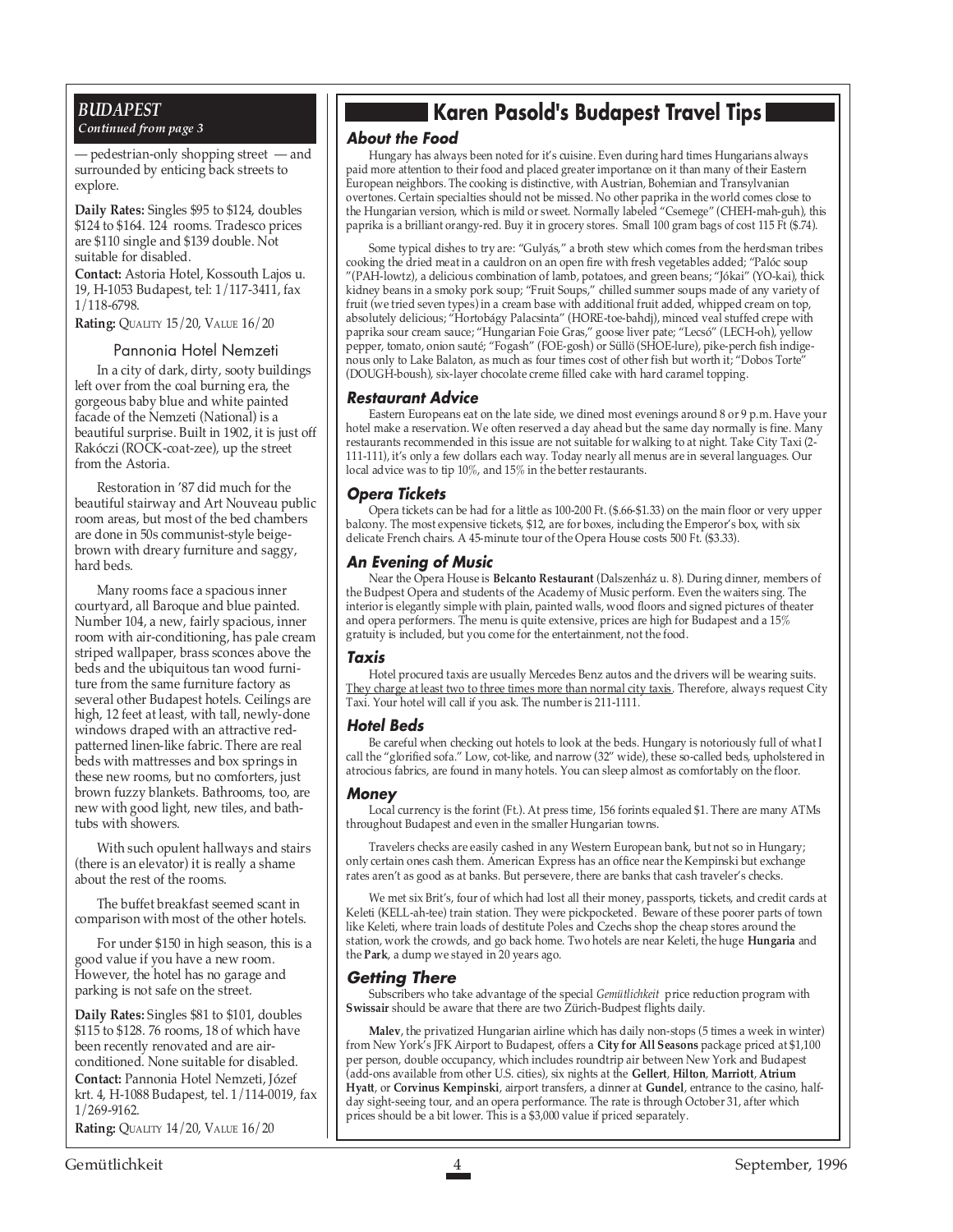Hotel Mercure Korona This modern hotel, just



two busy corners up Múzeum krt. from the Astoria, caters heavily to tour groups.

Rooms are all similar; small, but attractive enough. Mine, Number 323 in the front corner, had two windows that looked down from a turret-like alcove to the busy Kalvin ter, but let in absolutely no street noise. Bathrooms are smallish and have tubs with showers. Beds have real mattresses but pillows are so thin and flat as to be almost nonexistent.

Breakfast is one of the hotel's nicest features; a huge buffet including the best scrambled eggs I've ever eaten.

**Daily Rates:** Singles \$128 to \$149, doubles \$149 to \$176. Tradesco double room prices: \$156 to \$170. 422 air-conditioned rooms, some nonsmoking and wheelchair accessible. Attached garage.

**Contact:** Hotel Mercure Korona, Kecskemeti u. 14, H-1053 Budapest, tel. 1/117- 4111 or 117-9117, fax 1/118-3867. **Rating:** QUALITY 16/20, VALUE 15/20

#### Taverna

The most recommendable aspect of this modern, maroon-colored glass and brick 12-story hotel is its unbeatable location in the middle of Váci, Pest's pedestrian shopping street.

All guestrooms have the same decor, but different layouts and most are pretty small. Lobby and public areas are airconditioned but that's all. When the outside temperature was 95, our room was hot.

Number 124, has a huge square window opening to an inner atrium, but traffic noise from the back street was a negative. There was minimal furniture, only a desk and one chair, and very little room to walk around.

The bed was hard as a rock, the pillow consisted of lumpy foam bits and sheets were brown-orange stripes. The bath was modern, but tight in a five-foot space. If not for the long entry hall we would have had no room for our luggage.

The large breakfast room was packed and hot, with no discernible air-conditioning. There was a good selection, but the buffet was not regularly attended to. The Taverna is okay for a night or so, but overpriced.

**Daily Rates:** Singles \$129, doubles \$167. Tradesco double room prices: \$157. 224 rooms, not wheelchair accessible. Attached garage.

**Contact:** Taverna, Váci utca 20, H-1052 Budapest, tel. 1/138-4999 or 118-7500, fax

#### 1/118-7188.

**Rating:** QUALITY 10/20, VALUE 10/20

#### Hotel Délibáb

Majestically situated on a corner of the street of the same name, this former Esterházy mansion is now a state-run hotel. The crusty, chipped exterior is still being restored and painted a two-tone mocha and white. This is a hotel for Old-World ambiance.

The Hungarian dictionary defines Délibáb as "mirage" and mirage it is until you enter. Colonnade balconies, window friezes, ornate pediments, cornice brackets, arched doorways, wrought iron window grills and fencing, and stone balustrades are framed by old locust trees in full bloom. Large, classical windows are decorated with carved stone and plaster faces amidst cascading garlands. Too bad the rooms don't measure up.

For \$49 you get a clean but uninspired room. Decor is best described as "Moscow tacky."

Beige-brown 50's style low-slung chairs lined one wall of the bedroom. I've seen or sat in this exact chair in so many Hungarian hotels, they must have come from some great Soviet Furniture Warehouse. They sit about as good as they look. Sleeping is on a miserable, backbreaking sofa bed with a sheet draped over it. The lone redeeming feature is two down/ feather pillows, but the comforter is a mysterious batting material. Floors are wood with small, murky oriental rugs.

The newer rooms with plain paneled headboards on beds and some of the beds are together, but baths are still not quite dreamy. Each double gets two towels, the kind K-Mart sells. On the other hand there is TV with three English and three German channels.

The skimpy breakfast is served in a basement room which becomes a bar at night.

The staff was very kind at this no frills hotel and, being at the end of Andrássy, the neighborhood is quite grand, full of faded, crumbling old mansions and villas.

The Metro is nearby and Pest is reached in 10 minutes for about 50 cents. An added bonus is that the world famous restaurant, **Gundel**, and its sister restaurant **Bagolyvar,** the City Park and Zoo and the Széchenyi Baths are within walking distance.

**Daily Rates:** Singles \$40, doubles \$49. 34 rooms, all with shower. No lift. Street parking only. **Contact:** Hotel Délibáb, Délibáb u. 35, H- 1062 Budapest, tel. 1/122-8763 or 342-9301, fax 1/342-8153. **Rating:** QUALITY 7/20, VALUE 12/20

#### Hotel Central

Once the exclusive province of highranking Russian officials and party members, the Central can best be described as "Moscow Colonial." Quite the opposite of the elaborate Délibáb, the exterior is an unattractive, uninspired, motel-style with boxy balconies and the hotel name in orange plastic block letters.

Rooms are actually decent. Beds are hard, some are sofa style, but at least there are headboards and dust ruffles. There is a satin comforter covered in white sheeting with a big center cutout opening, typical of this old-style hotel.

Baths are spacious enough, tiled, and have tubs with wall mounted showers.

It is the apartments, once the epitome of Soviet luxury, that are the most fun. Number 102, two large rooms, has papered walls in a dark blue pattern with large mirrors and pictures. There are groupings of brocade-covered chairs and couches, crystal chandeliers, long drapes and sheers over many windows. This same fussy, Old-World look carries into the bedroom with one large floral brocade padded headboard and footboarded bed, with the sheet just draped over the top. Pillows are large and fluffy. The bathroom is gigantic, tiled ceiling to floor in blue with a single pedestal basin, WC, bidet, and long bathtub. For about \$140 the apartments offer a lot of space and a glimpse of the old regime.

The location is a bit out of central Pest, but the hotel could be fun for a family or group.

**Daily Rates:** Singles \$51 to \$90, doubles \$64 to \$103, apartments \$141. 36 room, six apartments. Street parking.

**Contact:** Hotel Central, Munkacsy Míhaly u. 5-7, H-1063 Budapest, tel. 1/321-2000, fax 1/322-9445.

**Rating:** QUALITY 11/20 VALUE 12/20

#### Hilton Hotel

Architecturally, the Hilton attracted a great deal of attention in the mid-70s by incorporating into its construction the 700 year-old walls of a 13th century Dominican Church and the facade of a 17th century Jesuit university.

It is on the Buda side overlooking Pest and the Danube and adjacent to Matthias Church and near Fisherman's Bastion. For surrounding scenery and old cobbled streets, the Hilton is well-located. It was once Budapest's leading hotel, but with

*Continued on page 6…*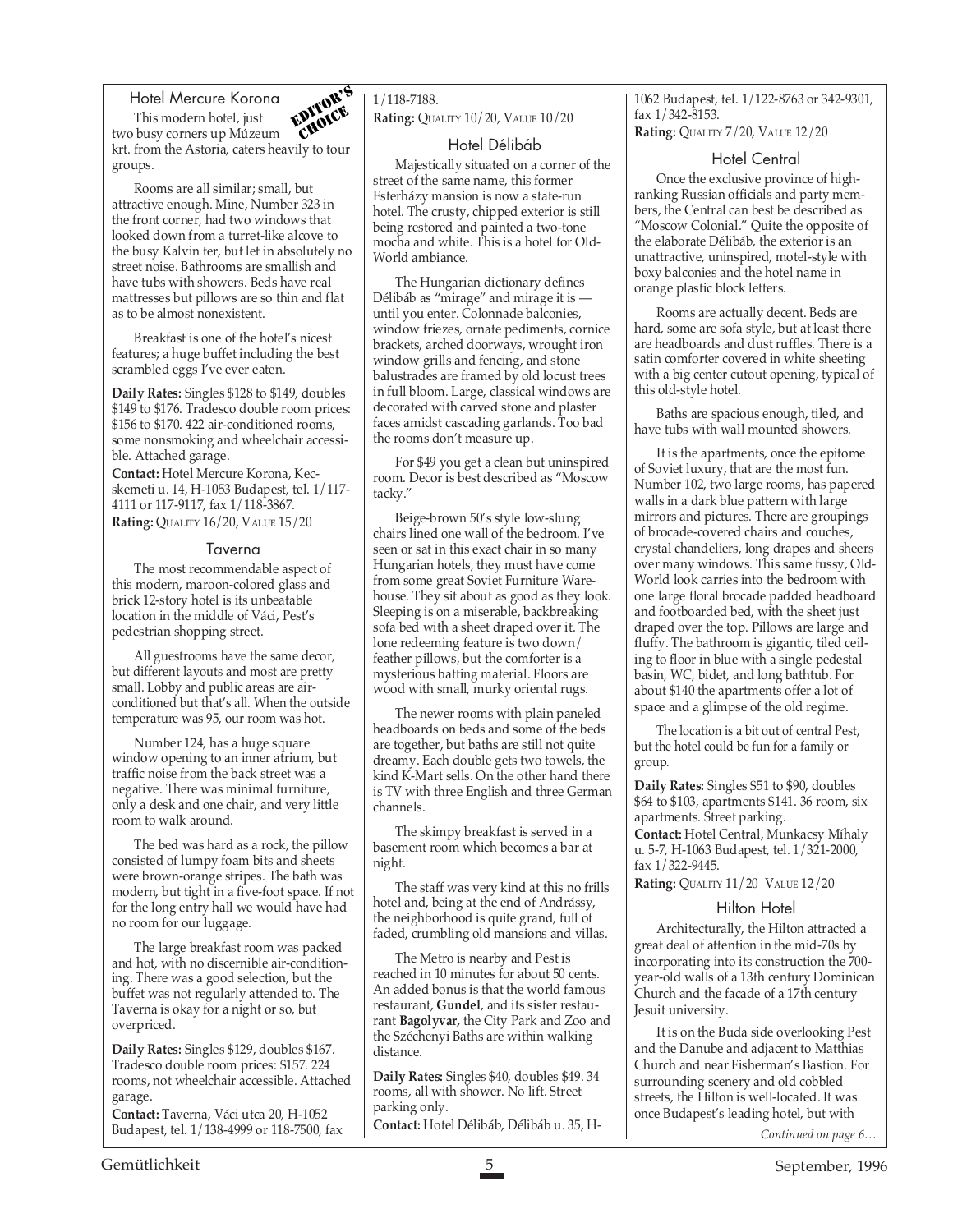newer entries like the posh Kempinski, it's time they stop resting on their laurels and get to refurbishing.

We never heard hall noise or sounds between the rooms. Beds had the most comfortable mattresses of our trip, but there were no down comforters like the Kempinski, just a gray blanket. Carpeting was an atrocious geometric pattern that didn't match anything and bedspreads were a limp, out of style, dull, gray print. Furniture is utilitarian and simple, straight lines, dark finished. Over the beds hung a dumb picture of a huge pale blue butterfly. The sitting area was two smallish chairs and a patio table. All of this is standard for an old Holiday Inn. The best feature of the room is the bath, with unusual caramelcolored marble, ample towels, soaps, washcloths, telephone, hairdryer, and lighted magnifying mirror.

Hotel staff was kind enough and helpful, room service speedy, but the Hilton lacks pizzazz, especially at these prices. There is no swimming pool, but most other amenities are available.

**Daily Rates:** Singles \$218 to \$257, doubles \$275 to \$327, breakfast not included (about \$20). 295 rooms, some nonsmoking and wheelchair accessible. Air. Underground parking.

**Contact:** Hilton Hotel, Hess András ter 1-3, H-1014 Budapest, tel. 1/214-3000, fax 1/ 156-0285.

**Rating:** QUALITY 16/20, VALUE 12/20

#### Hotel Kulturinnov

This and the Hilton are the only two hotels in the celebrated Castle District the sublime to the ridiculous. How it came to be classified three-star is a mystery because in amenities it ranks with the Délibáb.

For less than \$60 come amenities so typical of the Soviet, communist idea of comfort: smallish rooms, beds hugging opposite walls, no two together (we once had a maid roll her cart into our room between the beds at 6 a.m. without knocking), snazzy brown-orange color scheme, orange, gold, & brown oriental rugs, orange upholstered sofa beds, tiny bath, so-so shower.

All rooms are virtually alike. Some face an inner courtyard, others the side street.

The hotel has little charm and is a nofrills alternative to the \$350 Hilton.

**Daily Rates:** Singles \$45, doubles \$58. **Contact:** Hotel Kulturinnov, Szentharomsag' 7, H-1014 Budapest, tel. 1/155-0122, fax 1/175-1886.

**Rating:** QUALITY 6/20, VALUE 10/20

#### **Budapest Restaurants**

*(Unless otherwise noted, these restaurants have menus translated to English. — Editor.*)

#### Gundel

Resurrected, rejuvenated, redone by Hungarian-born New York restaurateur and food writer George Lang and former U.S. Ambassador to Austria, Ronald Lauder (Estée's son), Gundel is considered by the cognoscenti as the best restaurant in Eastern Europe. It is superior in all aspects: its venerable history, astonishing good looks, charm, service and cuisine. Anybody who is anybody has dined here during its 102 year reign; even in the communist years.

The main dining room is subtly elegant, done in rich Beaux Arts style. A collection of original Hungarian paintings lines the walls. The state buy-out and rejuvenation cost \$18 million. A staff of 52 cooks prepares only the freshest ingredients and there is a matchless selection of Hungarian wines.

The value is tremendous; a \$50 meal here would cost \$150 in New York. A dinner that began with "Poor Man's Pockets;" a sort of Piroski with chickenpaprika cream sauce (460 Ft./\$2.95), followed by steak with assorted steamed vegetables and tiny potato croquettes (2250 Ft./\$14.50), and ended with apple cake and vanilla ice cream (420 Ft./\$2.69), may not have shown the kitchen at its best. But it was beautifully served on cobalt blue and gold-rimmed Zsolnay china and accompanied by the music of György Lakatos, a popular Hungarian band. Not the best dinner I had over three weeks, but certainly the most atmospheric and a terrific bargain. Those who dabble in caviar or goose liver specialties, will spend much more. Call well ahead to reserve a table in the main dining room. Definitely a dressup place!

Gundel, Allakerti út 2, 1146 Budapest, tel. 1/321-3550, fax 1/342-2917. Closed Christmas Eve night.

**Rating:** QUALITY 14/20 VALUE 18/20 **@** 

#### Baglolyvár

Just around the corner is Gundel's much lower-priced sister restaurant. From chef to waitresses, it is run entirely by women. Meaning "Owl's Nest," this homecooking operation is quite popular, especially in nice weather with its garden seating.

The menu is small and there is a daily fixed-price offering of exceptional value. Our "Spring" menu included cold cherry soup, breaded pork cutlets, green salad with a rémoulade dressing and cottage cheese crepes with chocolate sauce and fresh, sweet strawberries, 1220 Ft. (\$7.80). The fruit soup tasted like flour water with sour cherries floating around, and someone apparently dropped the salt shaker in the cutlet breading, but the rest was good. Dinners average about \$12 per person.

Bagolyvár (BOGG-oy-var), Ällakerti út 2, H-1146 Budapest; tel. 351-6395 Fax. 342- 2917. Until 11 p.m.

**Rating:** QUALITY 10/20 VALUE 15/20 EDITOR'S

#### Százéves

This petite mansion, located at the end of Váci near the Danube, dates from 1756 and a marble tablet at the entrance announces it is an historical monument. CHOICE

Százéves claims to be the oldest restaurant in town and is what a typical Hungarian restaurant should look like; whitewashed vaulting supported by stone columns, leaded glass windows in the arches, agedarkened wood banquettes, shaded brass chandeliers, wall sconces, marble floors, starched white table cloths with deep pink coverlets and, for shame, paper napkins. Across the back is a delightful terrace garden, lined with flower boxes, serenely cool on a sweltering evening.

Dinner here was as the best we had on the trip (sorry, Gundel). We began with cold pear Tokaji soup 390 Ft. (\$2.50) and Hortobágy pancakes 690 Ft. (\$4.42). Main courses were wonderfully tender "wild boar in juniper sauce" 1790 Ft. (\$11.47); "chicken breast paprika" 1290 Ft. (\$8.26), tender dark meat and a superb sauce; and "veal stew with dumplings" 1390 Ft (\$8.90). You get what you pay for and the quality of the ingredients here is superior. Our grand total for three persons was 7100 Ft. (\$45.50).

There is a Gypsy band and a 15% reduction for guests of the Taverna hotel group which owns the Százéves.

Százëves (SAAZ-aicsh), Pesti Barnabás u 2, H-1052 Budapest, tel. 118-3608 , fax. 266- 5240. Until midnight.

**Rating:** QUALITY 18/20 VALUE 18/20 **G G** EDITOR'S

#### Kisbuda Gyöngye

The "Pearl of Little Buda" is a most unusually decorated restaurant. Walls are ingeniously paneled in old armoire doors and odd furniture parts. No two chairs match, there are turn-of-thecentury chandeliers, a collection of old bibelots, pink table cloths and silver candelabras with pink taper candles. CHOICE

Gemütlichkeit 6 September, 1996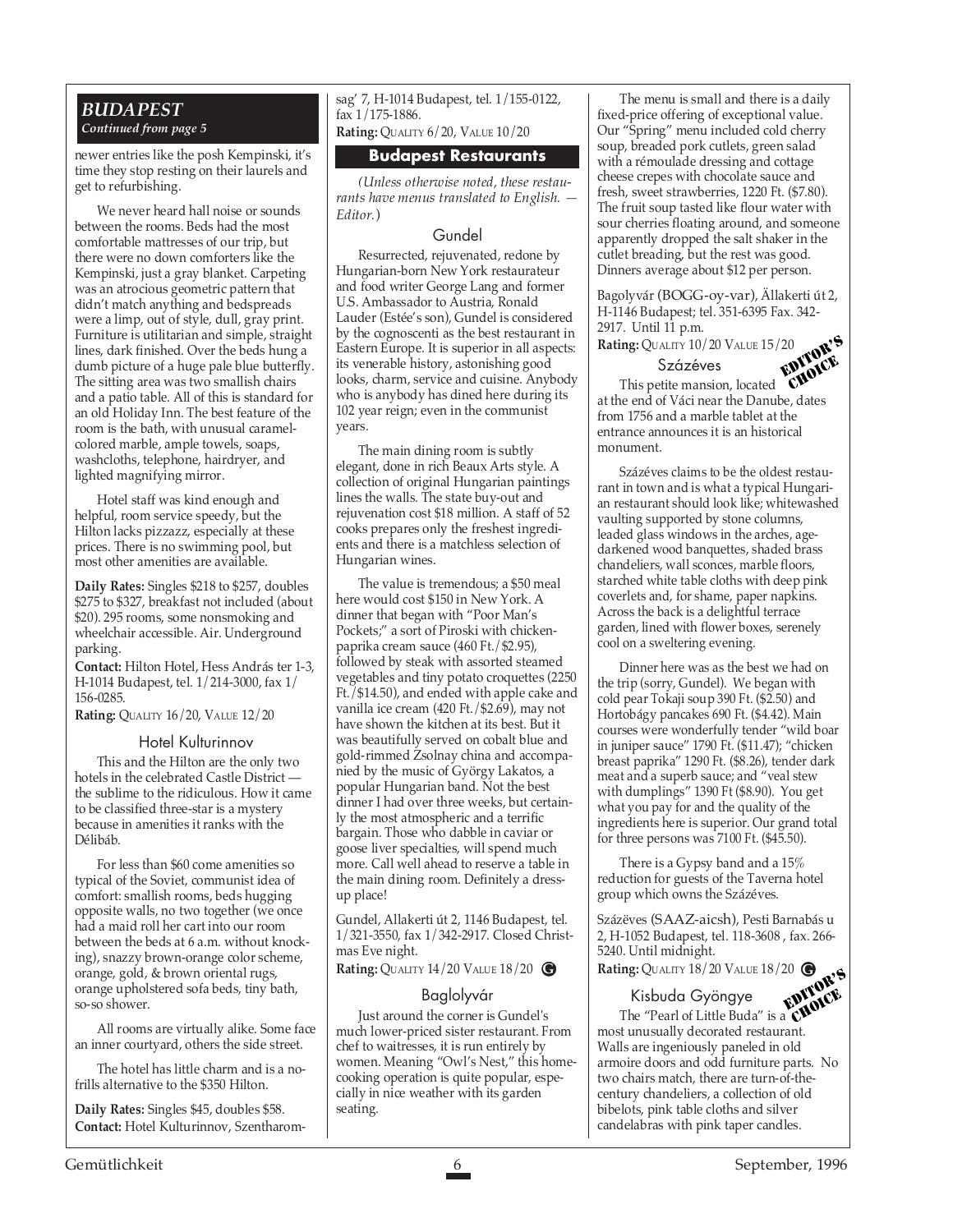Hidden in an obscure neighborhood of old Buda, it obviously was once someone's residence. An old upright piano provides low-key entertainment.

We had spring asparagus specials as appetizers followed by a most delectable roasted duck breast fillet. Most entrees are in the 900-1300 Ft. (\$5.76 to \$8.33) range. A full meal with wine averaged \$16.50 per person for quite sophisticated cooking.

The restaurant is near Arpád bridge. Take a cab.

Kisbuda Gyöngye (KISH-bu-da DJUN-dje), Kenyeres u. 34, 1034 Budapest, tel. 168-6402, 168-9246, fax 168-9227. Until midnight. **Rating:** QUALITY 17/20 VALUE 18/20

#### Monarchia

In the tradition of the Hapsburg empire, the Monarchia reflects the taste of Emperor Franz József. This is another costly villa renovation creating a new restaurant among the great old houses of Buda; very expensive but stunning results. It is painted a daffodil yellow with white accents on the outside, quite grand.

Prices are high for Budapest, one pays a premium for the renovation, the international menu and the multilingual waiters. A sampling of offerings: Russian caviar and vodka 2800 Ft. (\$17.90); soups such as garlic creme and tortellini 400 Ft. (\$2.56); Siberian pelmeni (like a ravioli) 900 Ft. (\$5.77), lobster, shrimp, crab, and smoked salmon — all rare for Budapest — were about 2400 Ft. (\$15.38); Hungarian entrees 900-2100 Ft. (\$5.76 to \$13.46). Our total was \$37 for two (tip 500 Ft.).

Way off the beaten track, in the Buda hills. Take a taxi.

Monarchia, Verányos u. 4, 1125 Budapest, tel. 212-2414 , fax 212-2413. Until midnight. **Rating:** QUALITY 16/20 VALUE 17/20

#### Múzeum



Múzeum<br>Here, next to the National **EDITOR'S** Museum, is Old-World ambiance that won't break the bank *and* you may dine with some well-known folks. Next to us was a large gathering of Russians including Yeltsin's former finance minister. The ladies were gussied up in rather outrageous, very out-of-style, dinner dresses and wraps. They kissed each other, made frequent vodka toasts and ordered course after course; no doubt like the good old days of the Politburo. Courses came on huge platters, very dramatic and decorative — the most elaborate presentation we saw anywhere in Hungary. CHOICE

The Múzeum is extremely popular so reserve well ahead. Starters are in the \$2 to \$3 range and main dishes from \$5 to \$9.

Try pike-perch Tisza river with garlic pasta for 1305 Ft. (\$8.69) or the wonderful calves liver for 850 Ft. (\$5.45). A couple of our entrees came with what the English menu called "squashed" potatoes. They are the smoothest, creamiest I've ever eaten. Do try! Dinner for two with soup, entree, salad, several beverages and 10% tip was \$26.

Múzeum, Múzeum krt. 12, 1088 Budapest, tel./fax 138-4221. Serves until 1 a.m., closed Sunday. EDITOR'S

**Rating:** QUALITY 17/20 VALUE 18/20

#### Paksi Halvendéglö

The name translates: "A fisherman's tavern in the village of Paks." Its neighborhood is commercial buildings in Buda and not a place to walk to conveniently, so take a taxi. Never mind the surroundings, inside it's delightful. CHOICE

 The restaurant bustled with locals on our weeknight visit; we were the only tourists, but were with Hungarians. A violinist serenaded romantic couples and at the piano was a husky-throated Marlene Dietrich-style cabaret singer. She alone is worth the trip.

We started with an unusual fish soup with vegetables, wine, sour cream, lemon and bay leaf, 420 Ft. (\$2.69). In his bare hands, the waiter spectacularly carried a whole Fogash (a pike-perch fish from Lake Balaton and pronounced FOE-gosh) to the table for our inspection. Priced by the gram and enough for three persons, we asked to have it broiled. The fish turned out to be enough for all five of us. It was filleted at the table but there were still a few bones to watch out for. The thick-meated, flaky, snow-white fish was wonderful, served with gigantic portions of pan-fried potatoes. By the time dinner was over, we had all had several courses: Tokaji wine, Unicom (a nasty, extremely bitter herbal liquor — a national drink), strudel, ice cream and coffee. This extravagant dinner was 7800 Ft. for three or \$16.66 each with tip.

Paksi Halvendéglö (PAK-shee HALL-VEN-day-glue), Margit krt. 14, Budapest; Tel. 212-5599. Serves to midnight. **Rating:** QUALITY 16/20 VALUE 17/20

#### Üj Sipos Halászkert

Up in Obuda (old Buda), on the right bank of the Danube near Arpad, hides an idyllic, preserved old square, FÖ tér. Squeezed between ugly concrete neo-Russian high-rise apartment complexes, it's a bit difficult to find, but a couple of the square's restaurants are utterly charming. The building exterior is done in burgundy and white stucco framing long windows with birds-eye roof dormers. The various dining rooms have whitewashed walls and wainscoting accented with antiques and

#### Haban ceramic plates.

When opened in the 1930's, Üj Sipos Halászkert had the innovative idea of serving boneless fish. There is also a wide selection of veal, pork, beef, and chicken dishes. Most dinners average \$10-\$15 per person. A Gypsy band is the usual entertainment.

 Üj Sipos (WE SHE-poesh Hall-losh-kahrt), FÖ tér 6, 1033 Budapest (Obuda), tel. 188- 8745. Until midnight. Take a taxi. **Rating:** QUALITY 17/20 VALUE 18/20

#### Postakocsi

A 100-year-old stagecoach occupies one corner of this restaurant, which was recommended to us for its Old-World atmosphere. Walls of the two dining room areas are hung with harnesses, equestrian bridles and coach lanterns. Hungarian specialties predominate with at least four offerings each of fish, veal, pork, beef, and chicken, along with the goose liver house favorite. There is a strolling violin player or Gypsy group. Dinner on this beautiful hidden square is truly a step back in time. The bill with drinks or wine will be in the \$15 per person range.

Postakocsi (POST-ah-ko-chee), FÖ tér 2, 1033 Budapest (Obuda), tel. 250-2286, 168- 7801, fax 168-7801.

**Rating:** QUALITY 17/20 VALUE 18/20

#### Buda Muskátli

Muskátli translates as geranium and the awning-covered garden verandah is bordered by flower boxes of crimson red geraniums. One can dine inside or out on tables covered in hunter green cloths on French garden chairs. It was the only really affordable restaurant we scouted out in the Castle District for lunch and is located next to the 1848 Revolution monument in a tiny, leafy shaded park. We tried a fun mix including cold peach soup 300 Ft. (\$1.92), Margarita pizza 700 Ft. (\$4.49) and fabulous mashed potatoes 150 Ft. (\$0.96). With drinks we paid \$9 for two. Sit outside in good weather to catch the cool breezes and watch the horse carriages clomp by.

Buda Muskátli (MOSH-cot-lee), Disz tér 8, Buda

**Rating:** QUALITY 14/20 VALUE 16/20

#### Ristorante via Luna

Wandering the neighborhood near Bajcsy-Zsilinszky út, we discovered a small Italian restaurant whose exterior is simple but newly repainted in pink and white with dark wood mullion windows. Italian house salad was 390 Ft. (\$2.50); various pastas with cream, bacon, basil,

*Continued on page 8…*